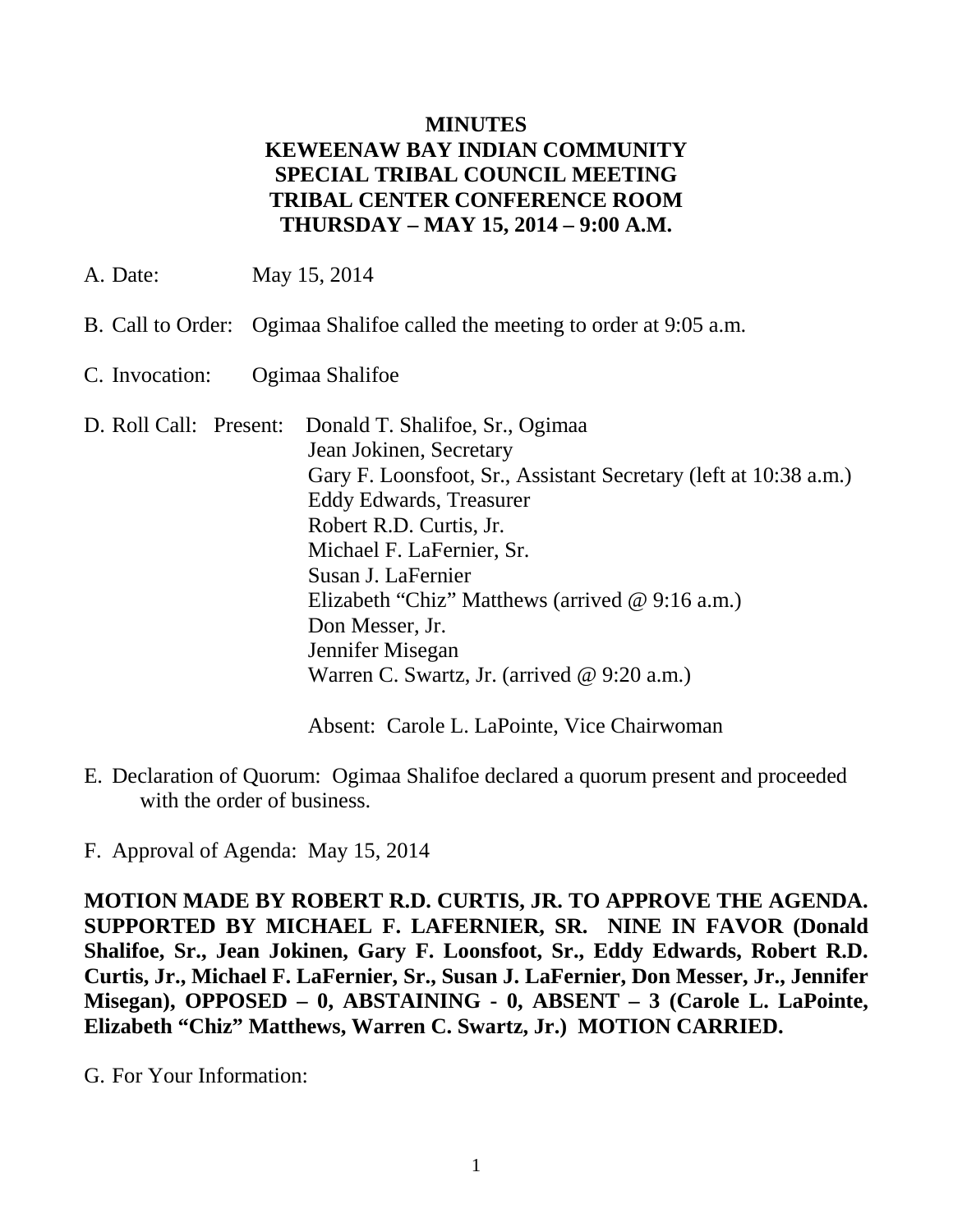- 1. Thank You from Sharon Brunk Family
- H. Approval of Minutes:
	- 1. January 10, 2013 through January 31, 2013

**MOTION MADE BY GARY F. LOONSFOOT, SR. TO TABLE MINUTES UNTIL THE NEXT MEETING SO THAT THE BOARD MEMBERS CAN HAVE HARD COPIES OF THE MINUTES. SUPPORTED BY DON MESSER, JR. EIGHT IN FAVOR (Donald Shalifoe, Sr., Gary F. Loonsfoot, Sr., Eddy Edwards, Robert R.D. Curtis, Jr., Michael F. LaFernier, Sr., Susan J. LaFernier, Don Messer, Jr., Jennifer Misegan), OPPOSED – 1 (Jean Jokinen), ABSTAINING - 0, ABSENT – 3 (Carole L. LaPointe, Elizabeth "Chiz" Matthews, Warren C. Swartz, Jr.) MOTION CARRIED.**

2. January 2, 2014 through March 27, 2014 (January 23 & 30, 2014 have already been approved)

**MOTION MADE BY EDDY EDWARDS TO TABLE MINUTES UNTIL THE NEXT MEETING SO THAT THE BOARD MEMBERS CAN HAVE HARD COPIES OF THE MINUTES. SUPPORTED BY ROBERT R.D. CURTIS, JR. EIGHT IN FAVOR (Donald Shalifoe, Sr., Gary F. Loonsfoot, Sr., Eddy Edwards, Robert R.D. Curtis, Jr., Michael F. LaFernier, Sr., Susan J. LaFernier, Don Messer, Jr., Jennifer Misegan), OPPOSED – 1 (Jean Jokinen), ABSTAINING - 0, ABSENT – 3 (Carole L. LaPointe, Elizabeth "Chiz" Matthews, Warren C. Swartz, Jr.) MOTION CARRIED.**

- I. Old Business
	- 1. Robert R.D. Curtis, Jr. Title X Update–

### **Elizabeth "Chiz" Matthews arrived at 9:16 a.m.**

2. Evelyn Ravindran, Natural Resources – Resolution KB-022-2014 KBIC People's Garden

**Warren C. Swartz, Jr. arrived at 9:20 a.m.**

# **MOTION MADE BY EDDY EDWARDS TO APPROVE RESOLUTION KB-022- 2014 KBIC PEOPLE'S GARDEN. SUPPORTED BY ROBERT R.D. CURTIS, JR.**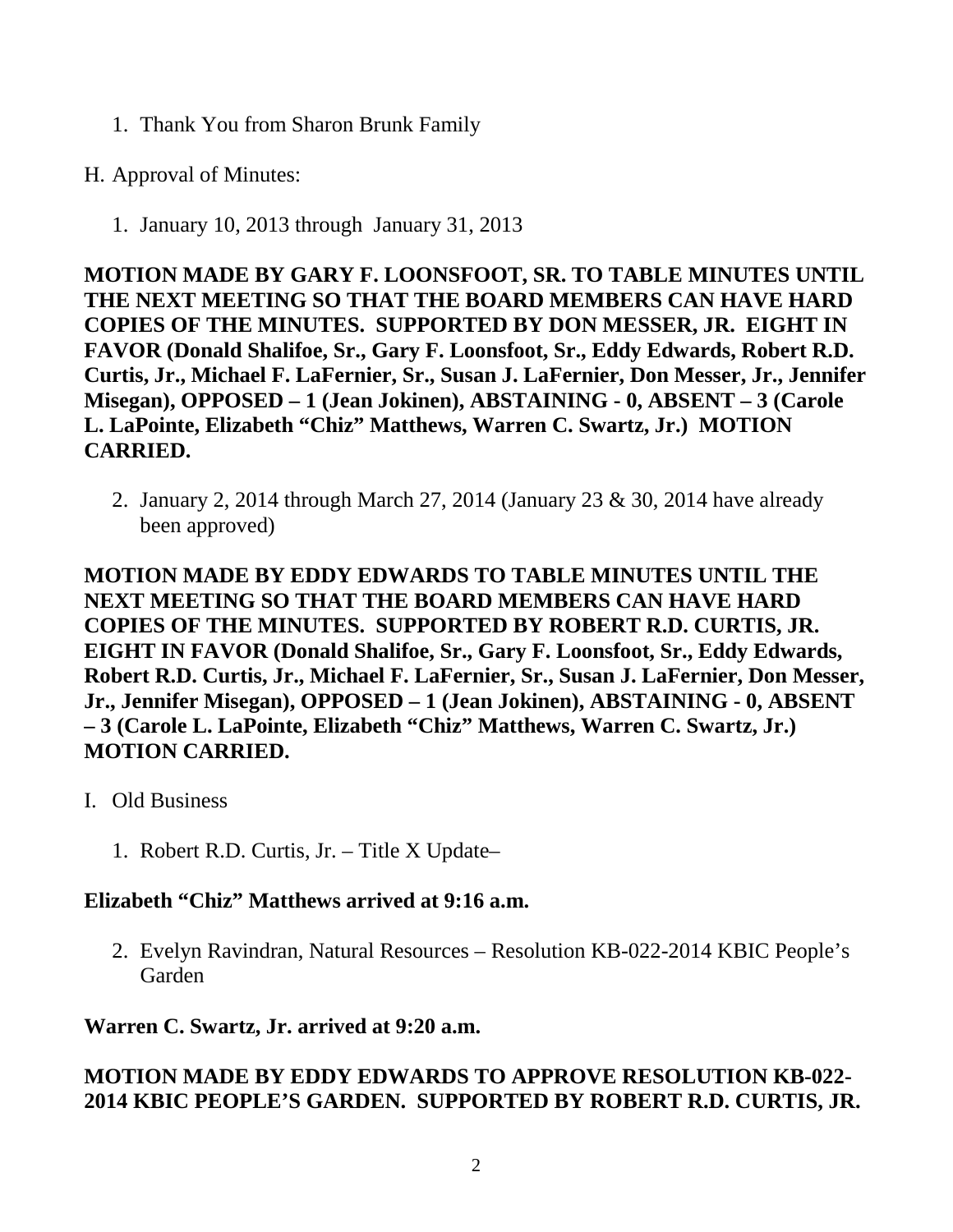**ELEVEN IN FAVOR (Donald Shalifoe, Sr., Jean Jokinen , Gary F. Loonsfoot, Sr., Eddy Edwards, Robert R.D. Curtis, Jr., Michael F. LaFernier, Sr., Susan J. LaFernier, Elizabeth "Chiz" Matthews, Don Messer, Jr., Jennifer Misegan, Warren C. Swartz, Jr.), OPPOSED – 0, ABSTAINING - 0, ABSENT – 1 (Carole L. LaPointe) MOTION CARRIED.**

- J. New Business
	- 1. Jason Ayres, Real Estate Officer
		- a) Resolution KB-023-2014 Diana Chaudier Modification of Lease

**MOTION MADE BY JEAN JOKINEN TO TABLE UNTIL OUR ATTORNEY CAN LOOK THIS OVER BEFORE THE NEXT MEETING. SUPPORTED BY ROBERT R.D. CURTIS, JR. TWO IN FAVOR (Jean Jokinen, Robert R.D. Curtis, Jr.) OPPOSED – 8 (Donald Shalifoe, Sr., Gary F. Loonsfoot, Sr., Michael F. LaFernier, Sr., Susan J. LaFernier, Elizabeth "Chiz" Matthews, Don Messer, Jr., Jennifer Misegan, Warren C. Swartz, Jr.), ABSTAINING – 1 (Eddy Edwards), ABSENT – 1 (Carole L. LaPointe) MOTION DEFEATED.**

**MOTION MADE BY WARREN C. SWARTZ, JR. TO APPROVE RESOLUTION KB-023-2014 DIANA CHAUDIER MODIFICATION OF LEASE. SUPPORTED BY MICHAEL F. LAFERNIER, SR. NINE IN FAVOR (Donald Shalifoe, Sr., Gary F. Loonsfoot, Sr., Robert R.D. Curtis, Jr., Michael F. LaFernier, Sr., Susan J. LaFernier, Elizabeth "Chiz" Matthews, Don Messer, Jr., Jennifer Misegan, Warren C. Swartz, Jr.), OPPOSED – 1 (Jean Jokinen), ABSTAINING – 1 (Eddy Edwards), ABSENT – 1 (Carole L. LaPointe) MOTION CARRIED.**

b) Solar Mark Pathways Grant Concept Paper, Dept. of Energy

**MOTION MADE BY JENNIFER MISEGAN TO SUBMIT A LETTER OF COMMITMENT TO THE APPLICATION CONCEPT PAPER AS PART OF A COLLABORATIVE EFFORT TO FIND MARKET SOLUTIONS. SUPPORTED BY SUSAN J. LAFERNIER. ELEVEN IN FAVOR (Donald Shalifoe, Sr., Jean Jokinen, Gary F. Loonsfoot, Sr., Eddy Edwards, Robert R.D. Curtis, Jr., Michael F. LaFernier, Sr., Susan J. LaFernier, Elizabeth "Chiz" Matthews, Don Messer, Jr., Jennifer Misegan, Warren C. Swartz, Jr.), OPPOSED – 0, ABSTAINING – 0, ABSENT – 1 (Carole L. LaPointe) MOTION CARRIED.**

2. Donald T. Shalifoe, Sr., Ogimaa – Northern Michigan K-9 Inc.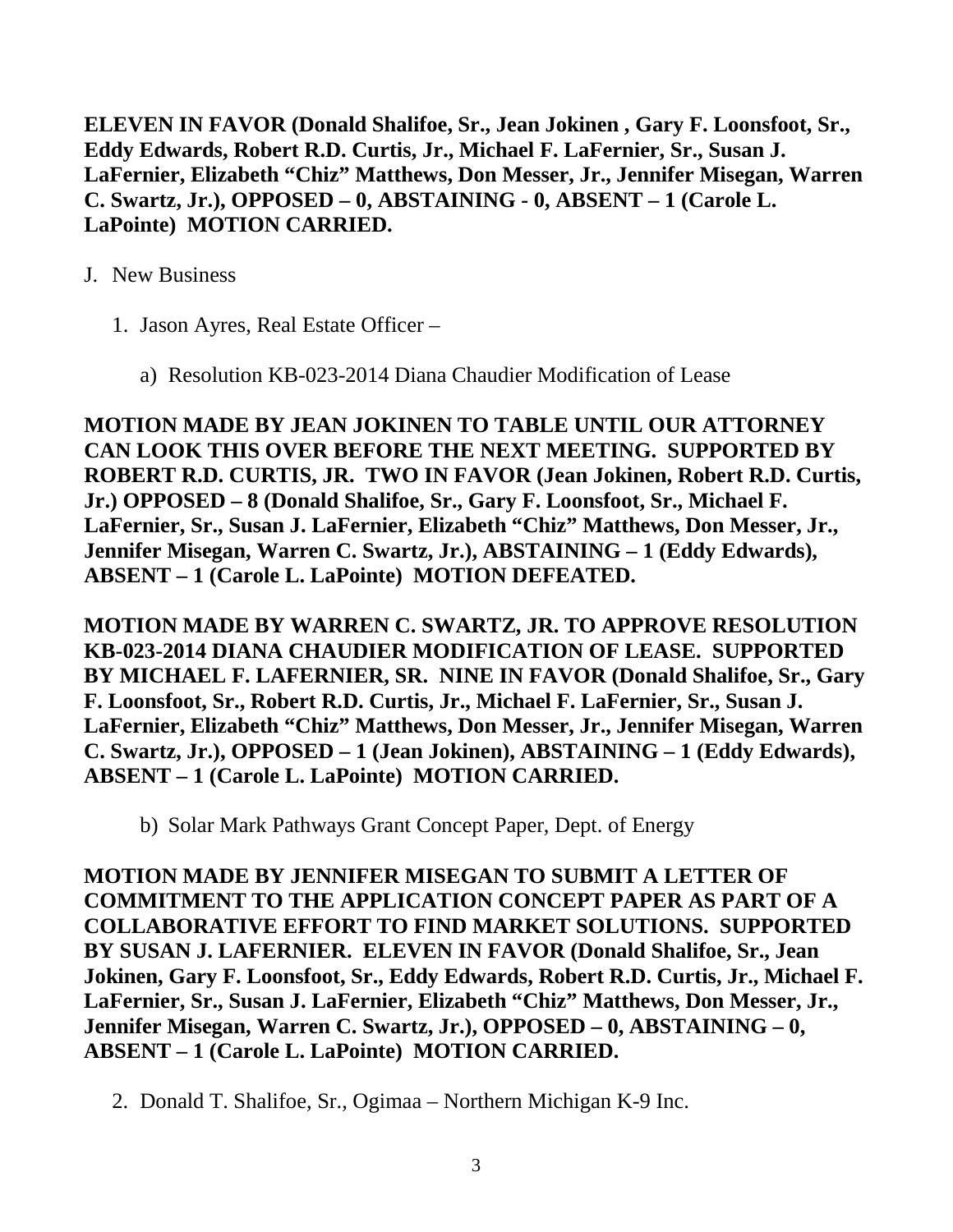### 3. Dan MacNeil, Tribal Attorney Office Administrator –

a) Michelle Maki Business License

**MOTION MADE BY DON MESSER, JR. TO APPROVE THE BUSINESS LICENSE FOR MICHELLE MAKI. SUPPORTED BY ROBERT R.D. CURTIS, JR. ELEVEN IN FAVOR (Donald Shalifoe, Sr., Jean Jokinen, Gary F. Loonsfoot, Sr., Eddy Edwards, Robert R.D. Curtis, Jr., Michael F. LaFernier, Sr., Susan J. LaFernier, Elizabeth "Chiz" Matthews, Don Messer, Jr., Jennifer Misegan, Warren C. Swartz, Jr.), OPPOSED – 0, ABSTAINING – 0, ABSENT – 1 (Carole L. LaPointe) MOTION CARRIED.**

b) John Gervais Business and Food License Renewal

### **Elizabeth "Chiz" Matthews is out of the room.**

**MOTION MADE BY EDDY EDWARDS TO TABLE THESE RENEWALS UNTIL THE COUNCIL RECEIVES THE MOST RECENT HEALTH SURVEY FROM THEM. SUPPORTED BY JENNIFER MISEGAN. TEN IN FAVOR (Donald Shalifoe, Sr., Jean Jokinen, Gary F. Loonsfoot, Sr., Eddy Edwards, Robert R.D. Curtis, Jr., Michael F. LaFernier, Sr., Susan J. LaFernier, Don Messer, Jr., Jennifer Misegan, Warren C. Swartz, Jr.), OPPOSED – 0, ABSTAINING – 0, ABSENT – 2 (Carole L. LaPointe, Elizabeth "Chiz" Matthews) MOTION CARRIED.**

# **Elizabeth "Chiz" Matthews is back in the room.**

4. Charles Miller,  $SORNA - 1^{st}$  Reading Amended Ordinance 2014-05

Ogimaa Shalifoe introduced the Proposed Ordinance.

| Ogimaa Shalifoe    | Susan LaFernier      | Robin Roe            |
|--------------------|----------------------|----------------------|
| Jean Jokinen       | <b>Chiz Matthews</b> | <b>Brandon Chosa</b> |
| Gary Loonsfoot Sr. | Don Messer Jr.       | Jeff Loman           |
| Eddy Edwards       | Jennifer Misegan     |                      |
| R.D. Curtis        | Chris Swartz Jr.     |                      |
| Mike LaFernier     | Chuck Miller         |                      |

Charles Miller, SORNA Coordinator, presented Ordinance 2014-05 and started to discuss what the changes are and why. Eddy asked a few questions. With the measuring of the distance of 1000 feet from where someone resides between a college, daycare or a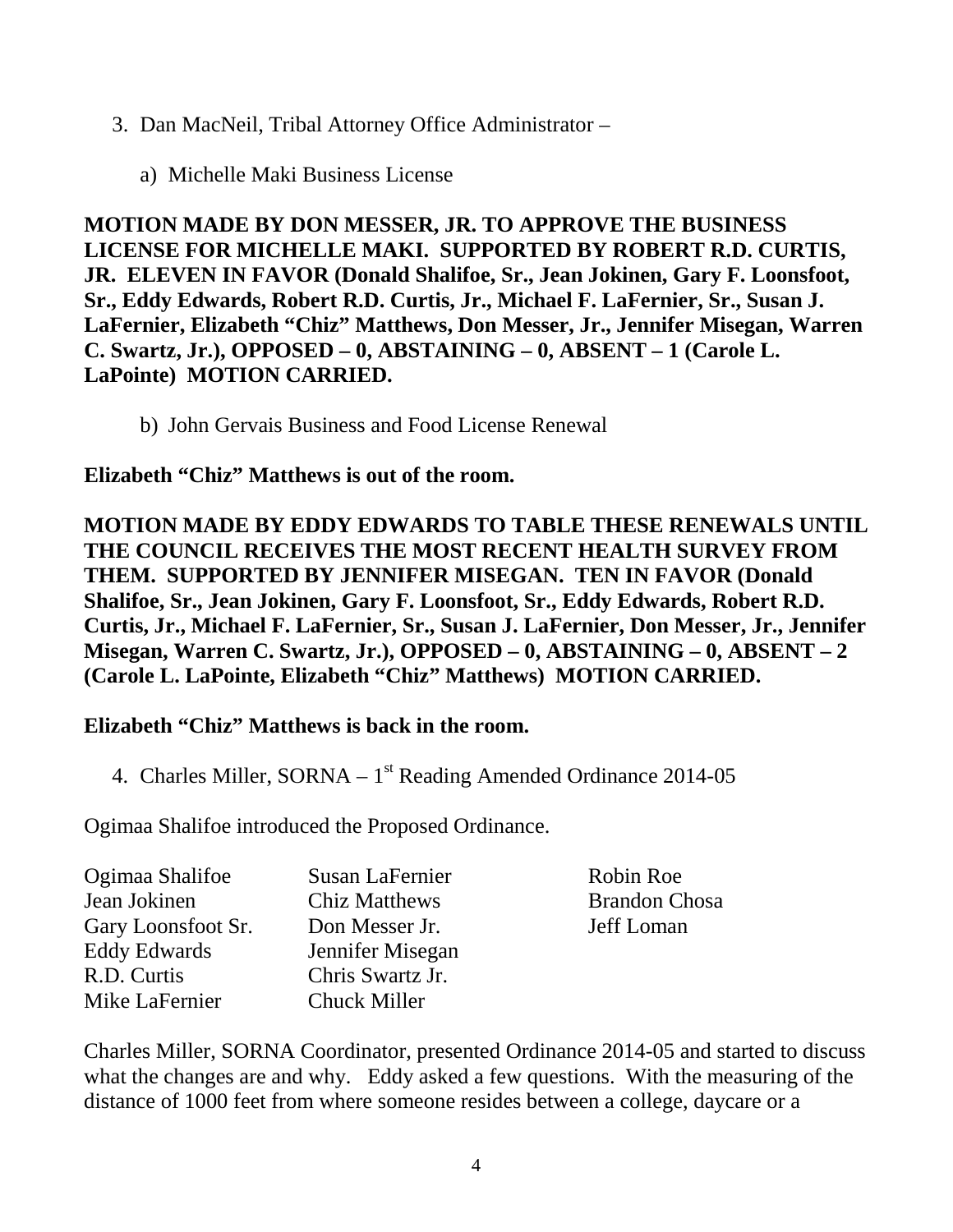preschool facility, the distance should not be measured from property line to property line when the person's house could be 1000 feet from their property line that was farthest away from the school. Eddy is going to present something at the  $2<sup>nd</sup>$  reading in regards to this situation. Chuck did explain that you can go to building to building and there is several different ways to do this and he has read about a lot of these situations and he has asked questions in regards to this. Example was a person could live in this part of the building but not this part and then they are not following the property line to property line. It varies with each situation. Eddy's second question was about past convictions that wasn't classified as a sex offender back then but they get picked up on a drunk driving or some other offense and when the courts go back and check their background, it is now considered a sex offender, who is making these determinations, the prosecutor or the police? Not the judge or the courts? Can we make put that determination into our code? Chuck says that it is not in our code as of now but there is one requirement called recapture and what this is is when you have someone who goes through the court system and gets arrested and they go through the county jail, we are to go through their background and see if there is a sex offense in their background. Chris asked if they are worried about sex offenders getting their due process. Eddy knows of instances and won't mention any names that people had offenses and that weren't considered and not part of the registry and then all of a sudden they get a drunk driving charge and then they look back at their charge and say well that offense should have been a sexual crime, you have to register now. Chris stated that due process is important. Eddy has heard and seen the letter from the Prosecutor and Tribal Police made that determination so now that person had to move off of the reservation in that particular incident and in another situation, another guy had to move and his offense happened 25 years ago and he was never on the list and now he has to be and that is what his concern is where was the due process there and it didn't seem like there was any. R.D. asked if they made up their own decision on that individual was a sex offender. Eddy says that is correct and Jennifer commented that they didn't make it up. They probably looked at the case. What Eddy knows is that this case didn't go to court and the judge did make the determination and this certain person did not have the opportunity to have an attorney to represent them to dispute this determination. Chris stated that someone does make it up because that is what "due process" is all about. Eddy says personally these two were "poor people" who this happened to and they couldn't hire an attorney to defend themselves and Eddy felt that this was personally bullying side. Chuck would like to discuss this more with the Council in Closed Session. Eddy would like him to come back with the whole council since he has seen the letters personally so that the Council knows about this also. Jennifer says that we need to decide on the safety of the children and of the community as well. Eddy just wants to make sure there is due process. Chuck explains to Council that when somebody comes into his office and when they are dealing with these types of issues, he explains to them that he is the SORNA Coordinator and he is the one who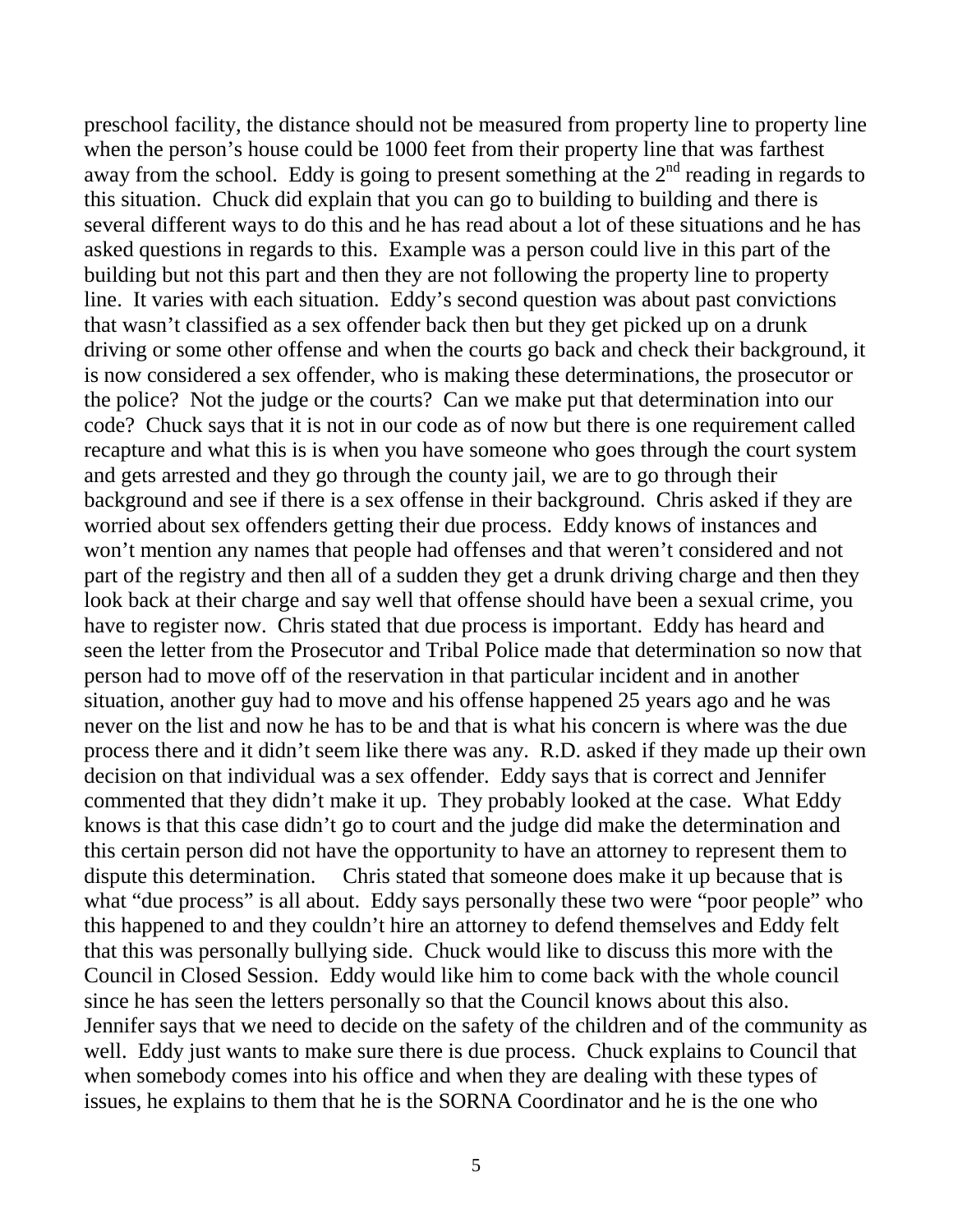interprets what and how the registry operates and make them well away of what they need to do take this information and do what they need to do with it, if need by Council or whoever they need to contact, if need be the court or whatever, he is not an enforcer. He doesn't even have the legal right to tell them what they need to do or to move, he just lets them know what their situations is and what SORNA works and tells them what they need to do and how to go about the situation. Jeff Loman asked the question and gave an example so that the Council can have a better understanding on the previous discussion: a person is arrested for indecent exposure for urinating behind George's Bar in L'Anse back in 1972, the only people that were back there were the L'Anse Village Police Officer and the individual. This person pleads out for indecent exposure conviction and now it sits there on the books for years. This same person gets arrested now for reckless driving, 40 years later, they see the indecent exposure conviction and they put them on the sex offenders list. This happens to a person and is that fair and is that a person that you have to worry about, your children being around and stuff like that. You need to decide. That happens under the system that the State of Michigan on how it operates today. Chuck replies that he is not aware of anything like that that extreme happening here. Although, since he has been here, this has happened to a couple of situations where somebody has been arrested and they have had a sex offense conviction in their background, that would require registration today on the sex registry and they have been required to register as an offender for the duration of time that they would have left on their sentence if it was a Tier 2 sex offense. That is a 25 year registration and he knows that this has happened here. Eddy says that is the process that he has been talking about earlier because each case is an individual case but that's an example that concerns him because that can just happen to anybody. Chuck replied that it is a SORNA requirement that the recaptured laws are retroactive so what that means is that if you are convicted before SORNA was enacted, in some cases, there may have been more limited amount of times that you would be on the registry and some cases you would not have been on the list and some cases, you wouldn't even be on the registry list at all. And in some cases, the registry did not even exist. When this was established, the federal government said that this is going to be retroactive so that if you had someone who had committed a serious sex offense, 5-10 even 20 years ago before. Eddy asked if there are any instances like this that has happened on our reservation years ago that people who have convicted of sexual crimes and nobody can find their files. Chuck replies he is not sure of. He does have two people who are on our registry but they are not on the state's registry. Eddy has people coming up to him and telling him that there are people who are living in housing and they are old offenders but they are not on the list and if they are on the list, housing policies is they will have to be removed from housing then. RD stated that all of the council is concerned with the safety of all the children on the reservation. Everyone agreed. Chris made a motion to waive the first reading of this ordinance and it was seconded by Eddy.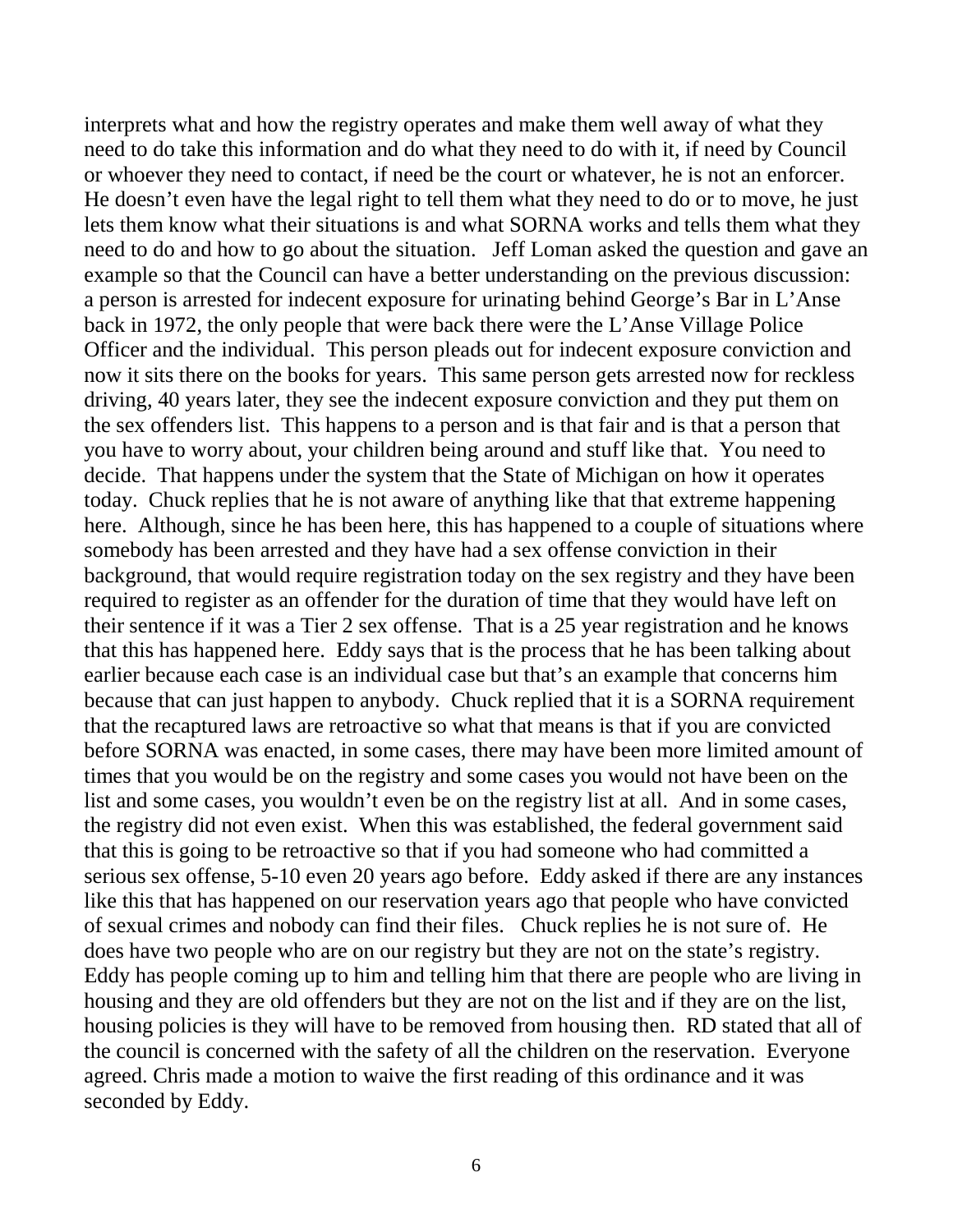**Gary F. Loonsfoot, Sr. left at 10:38 a.m.**

**MOTION MADE BY WARREN C. SWARTZ, JR. TO WAIVE THE 1ST READING OF AMENDED ORDINANCE 2014-05. SUPPORTED BY EDDY EDWARDS. TEN IN FAVOR (Donald Shalifoe, Sr., Jean Jokinen, Eddy Edwards, Robert R.D. Curtis, Jr., Michael F. LaFernier, Sr., Susan J. LaFernier, Elizabeth "Chiz" Matthews, Don Messer, Jr., Jennifer Misegan, Warren C. Swartz, Jr.), OPPOSED – 0, ABSTAINING - 0, ABSENT – 2 (Carole L. LaPointe, Gary F. Loonsfoot, Sr.) MOTION CARRIED.**

**MOTION MADE BY EDDY EDWARDS TO GO INTO CLOSED SESSION WITH TRIBAL MEMBERS ONLY. SUPPORTED BY EDDY EDWARDS. ELEVEN IN FAVOR (Donald Shalifoe, Sr., Jean Jokinen, Gary F. Loonsfoot, Sr., Eddy Edwards, Robert R.D. Curtis, Jr., Michael F. LaFernier, Sr., Susan J. LaFernier, Elizabeth "Chiz" Matthews, Don Messer, Jr., Jennifer Misegan, Warren C. Swartz, Jr.), OPPOSED – 0, ABSTAINING - 0, ABSENT – 1 (Carole L. LaPointe) MOTION CARRIED.**

**Robert R.D. Curtis, Jr. left the room at 10:30 a.m.; back at 10:35 a.m.**

## **BREAK 10:48 a.m. – 10:57 a.m.**

K. Closed Session:

- 1. Dan MacNeil, Tribal Attorney Office Administrator
	- a) Eagle Mine Lawsuit
	- b) Canal Land Claim

**MOTION MADE BY JENNIFER MISEGAN TO GO INTO OPEN SESSION. SUPPORTED BY MICHAEL F. LAFERNIER, SR. TEN IN FAVOR (Donald Shalifoe, Sr., Jean Jokinen, Eddy Edwards, Robert R.D. Curtis, Jr., Michael F. LaFernier, Sr., Susan J. LaFernier, Elizabeth "Chiz" Matthews, Don Messer, Jr., Jennifer Misegan, Warren C. Swartz, Jr.), OPPOSED – 0, ABSTAINING - 0, ABSENT – 2 (Carole L. LaPointe, Gary F. Loonsfoot, Sr.) MOTION CARRIED.**

L. Adjournment: